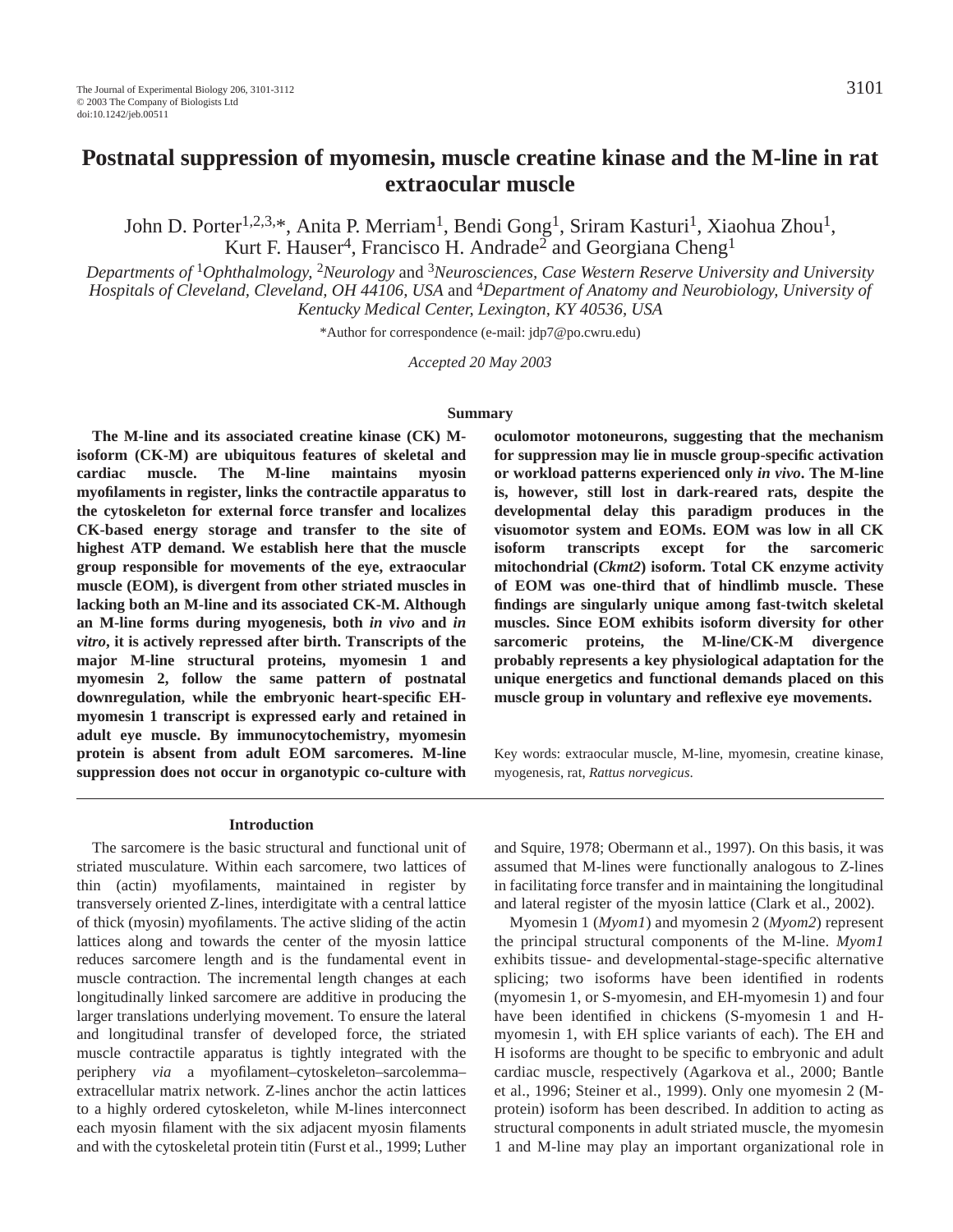developing sarcomeres (Ehler et al., 1999; Grove et al., 1985).

The M-line also serves as scaffolding for localization of homodimers of the muscle creatine kinase (CK-M; Turner et al., 1973), which functions to cleave phosphocreatine and maintain physiologically adequate muscle ATP:ADP ratios. CK-M may also contribute to the cross-bridges at M-lines. A portion of total muscle CK becomes localized to the M-line in the early postnatal period (Carlsson et al., 1982), supporting renewal of ATP immediately at the site of energy utilization by myofibrillar ATPase. Striated muscle also expresses sarcomeric mitochondrial CK (sCK), localized to the mitochondria, and there is compelling evidence that CK isoforms can, at least in part, functionally compensate for one another (Roman et al., 1997). CK isoform heterogeneity is, however, tightly coupled to the organization of energy production and utilization pathways and thus may be tailored to the operational mode of a given muscle type (Ventura-Clapier et al., 1998).

We have previously shown that extraocular muscle (EOM) is fundamentally different from other skeletal muscles (Cheng and Porter, 2002; Porter and Baker, 1996; Porter et al., 2001a). Here, we investigated the temporal expression patterns of the M-line and of myomesin and CK isoforms in rat EOMs in comparison with those in other striated muscles. Convergent evidence establishes a novel developmental downregulation of adult myomesin and CK-M transcripts in EOM in coordination with a postnatal repression of the M-line. Absence of both an M-line and CK-M suggests that EOM differs from prototypic skeletal muscle in both sarcomeric structure and myofiber energetics. Finally, using organotypic co-culture we established that the developmental stage-specific M-line suppression might represent an early adaptation to activity patterns and/or load in postnatal eye muscle.

### **Materials and methods**

### *Sequencing of rat myomesin*

Total RNA was isolated from embryonic day 18 (E18) heart (22 embryos pooled) and from postnatal day 45 (P45) hindlimb muscles (gastrocnemius and soleus; eight animals pooled) of Sprague-Dawley rats (*Rattus norvegicus* L.; Harlan, Indianapolis, IN, USA) using Trizol (Invitrogen, Carlsbad, CA, USA), according to the manufacturers directions.  $1 \mu$ g of total RNA was reverse transcribed using oligo dT primer (Invitrogen), and RT product was diluted 1:10 and used for PCR. PCR conditions were as follows: denaturation at 94°C for 5 min, followed by 30 s each at  $94^{\circ}$ C, 58 $^{\circ}$ C and 72 $^{\circ}$ C for 33 cycles, and then incubation at  $72^{\circ}$ C for 5 min. Myomesin 1 isoform (myomesin 1 and EH-myomesin 1) primers were derived from mouse *Myom1* (GenBank accession number AJ012072) (Fig. 1). Primers  $(5'$  to  $3')$  were: pr1 (forward), GGCAAAATCATCCCAAGTAG; pr2 (reverse), ATAATA-GCCTGTAATCTCTGC; pr3 (forward), CAGATGTGTGG-CCTCAACTGA; pr4 (reverse), TCGGATTGACTTTGC-TCCT. A myomesin 1 fragment was amplified from P45 hindlimb using primers pr1 and pr2. EH-myomesin 1 was amplified from E18 heart using both the pr1–pr4 and pr3–pr2 pairs. Rat myomesin 2 primers were derived from mouse *Myom2* (GenBank REFSEQ NM\_008664). Primers were: pr5 (forward), TGTGGCGGGAACAAACAT; pr6 (reverse), ACCTTCCACCGTTAAGATCCTC. A myomesin 2 fragment was amplified from P45 hindlimb using pr5 and pr6. PCR products were purified using the QIAquick PCR purification kit (QIAGEN, Inc., Valencia, CA, USA) and then were sequenced with a PRISM 377 automated sequencer (Applied Biosystems, Inc., Foster City, CA, USA). Nucleotide sequences for rat myomesin 1, EH-myomesin 1 and myomesin 2 have been deposited in the NCBI GenBank database under accession numbers AY177415, AY177416 and AY177417, respectively. Nucleotide and deduced protein sequence alignments used ClustalW (slow/accurate, IUB) and ClustalW (slow/accurate, Gonnet), respectively, implemented in the MegAlign module of Lasergene (DNASTAR, Inc., Madison, WI, USA). Myomesin 1 secondary structure (i.e. α-helix, βsheet, turn, coil, hydrophilic, amphipathic and flexible region content) was predicted using algorithms in the Protean module of Lasergene.

### *Quantitative real-time RT-PCR (qPCR) of myomesin and CK isoforms*

Total RNA was isolated from rat cardiac (E18, P0, P14, P28 and P45), hindlimb (E18, P0, P7, P14, P21, P28 and P45) and extraocular (P0, P7, P14, P28 and P45) muscle using Trizol (GibcoBRL, Rockville, MD), following the manufacturer's instructions. Reverse transcription was carried out using Superscript II RNase H- reverse transcriptase (GibcoBRL), with  $\text{oligo}(dT)_{18}$  primer. The same primers used for sequencing were used to amplify myomesin 1 and EH-myomesin 1 (pr1–pr2), EH-myomesin 1 alone (pr3–pr4) and myomesin 2 (pr5–pr6). Primers were also designed for the known CK isoforms: CK-M (GenBank REFSEQ NM\_012530; forward, GAGATCTTCAAGAAGGCTGGTCA; reverse, GAGATG-TCGAACACGGCG; 227-bp product), sCK (GenBank accession number X59736; forward, TTTCCAACATAGA-TCGGATCG; reverse, AGACTTCCTGTGTCTGTCATA-CCA; 211-bp product), CK-B (GenBank REFSEQ NM\_012529; forward, TGGCCTCACTCAGATTGAAA; reverse, GAACTTCTCGTGCTTTCCCAG; 160-bp product) and ubiquitous CK (GenBank accession number X59737; forward, GCGGATGTCTTTGACATCTCTAAT; reverse, TAGGACAGGGATTGAGAGGCA; 267-bp product). qPCR used the Roche LightCycler (Mannheim, Germany) with the LightCycler-FastStart DNA Master SYBR Green I kit, following the manufacturer's standard conditions (40 cycles; 5 s at 95°C, 5 s at 58°C, 15 s at 95°C). Human genomic DNA and β-globin primers were used to generate an external standard curve for each reaction.

### *EOM and oculomotor motoneuron co-culture*

Organotypic explant co-culture of P0 EOM with E16 midbrain slices containing oculomotor motoneurons was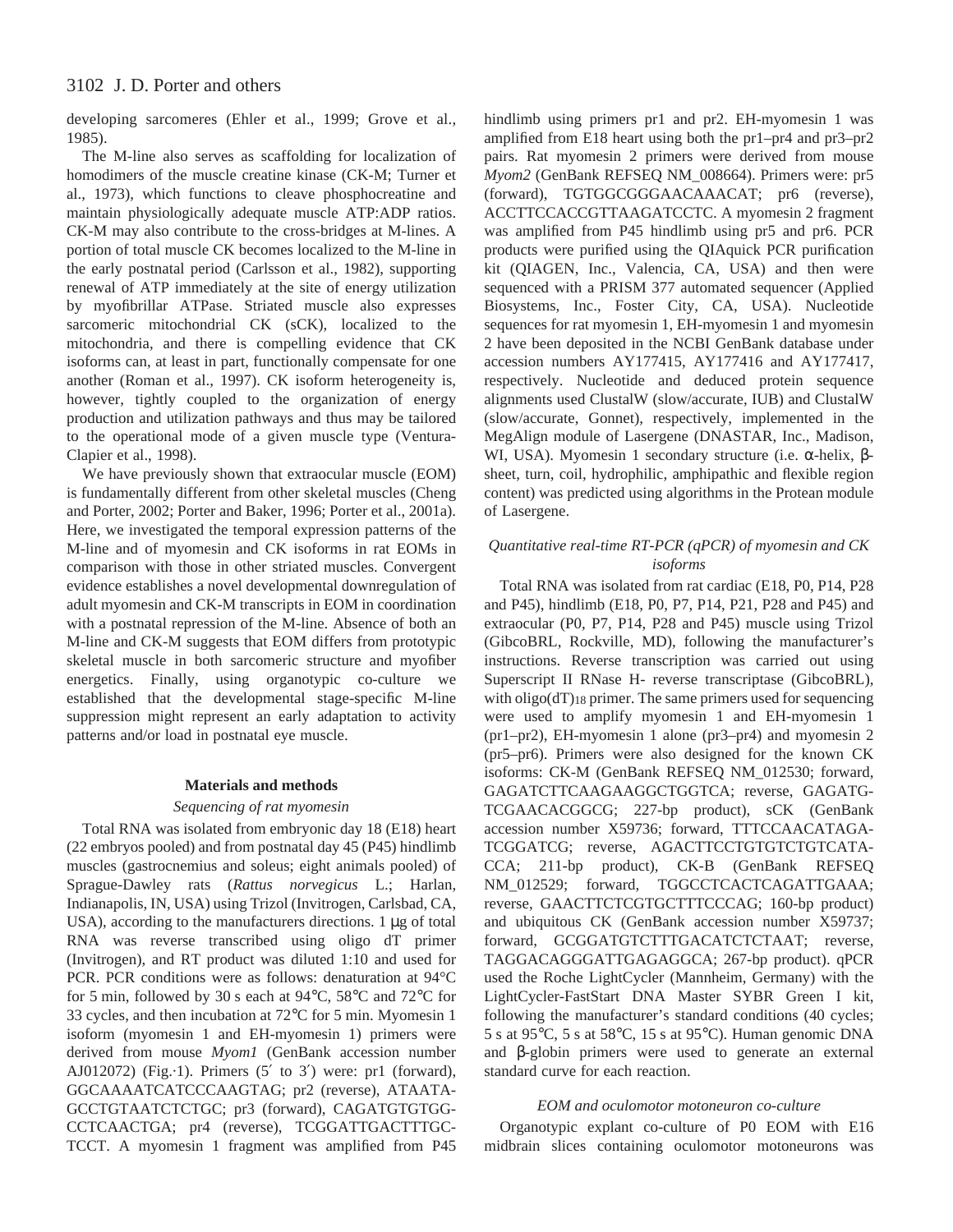performed as described previously (Porter and Hauser, 1993). Briefly, motoneuron-containing midbrain slices were cultured for 2 days to allow for neurite outgrowth. Newborn EOMs were dissected, minced and added in close proximity to established midbrain explants. Cultures were grown on rat-tail collagen-coated plastic cover slips in 22 mm wells incubated at 34°C, in 5% CO2/95% air and high humidity. Medium contained 18.6% donor horse serum, 59.1% alpha-modified Eagle's minimal essential medium,  $292 \mu g$  ml<sup>-1</sup> glutamine, 9 mg ml<sup>-1</sup> glucose, 1 mmol l<sup>-1</sup> sodium pyruvate, 100 µg ml<sup>-1</sup> transferrin, 4 ng ml<sup>-1</sup> selenium, 16.1 µg ml<sup>-1</sup> putrescene and  $10 \mu g$  ml<sup>-1</sup> gentamycin. Cultures were fed every 3–4 days.

### *Reduction of EOM activity by dark rearing*

Timed-pregnant Sprague-Dawley (Harlan) rats were housed in total darkness. This paradigm disrupts visual and oculomotor system development and compromises EOM maturation (Brueckner and Porter, 1998). Animal maintenance (cage changing/feeding) was conducted making brief use of a low intensity lamp with a red filter (Kodak 1A safelight filter). Rat rod photoreceptors are barely sensitive to the extreme end of the spectrum, so a dark-adapted eye may be exposed to fairly high luminance levels of deep red light without loss of adaptation (Davson, 1990). After birth, rats were kept in the dark for 14–56 days. Control rats were raised under a standard 12 h:12 h light:dark cycle.

#### *Ultrastructural analysis of EOM*

Rat EOM sarcomere morphology was assessed by electron microscopy between E17 and P56. Embryos isolated from timed-pregnant rats were fixed by immersion in 1% paraformaldehyde and  $1.25\%$  glutaraldehyde in 0.1 mol  $l^{-1}$ phosphate buffer. Postnatal animals were perfused with saline followed by the same fixative. Tissues were postfixed in osmium tetroxide, stained *en bloc* in uranyl acetate, dehydrated in graded methanols and propylene oxide, and embedded in



Fig. 1. Schematic representation of myomesin sequencing strategy. Myomesin 1 cDNAs were amplified and sequenced from E18 cardiac and P45 hindlimb muscle. The approximate position of the four primers used for sequencing (pr1 to pr4) is indicated. *Myom1* is present in two splice variants, with and without the EH (embryonic heart) domain. Primers pr1 and pr2 yielded a 393-bp fragment from hindlimb muscle that lacked the EH domain. The alternatively spliced EH domain is shown here relative to two of the conserved fibronectin III repeats (My6 and My7 domains shown) that dominate the central portion of myomesin 1. Primers pr1 and pr4 yielded a 542-bp fragment, and primers pr3 and pr2 yielded a 389-bp fragment, from E18 heart muscle. Collectively, sequencing of these fragments gave full-length coverage to the cDNA of the EH domain. The assembled EH-myomesin 1 sequence was then used in a BLASTn search of GenBank.

epoxy resin. Ultrathin sections  $(\sim 90$  nm) were stained with uranyl acetate and lead citrate and examined with an electron microscope. Organotypic explant cultures were fixed with 4% glutaraldehyde and then similarly processed and evaluated.

### *Myomesin immunocytochemistry*

Myomesin was localized using a monoclonal antibody raised against skelemin, an alternatively spliced isoform of myomesin 1 (Reddy et al., 1998, 2001).

#### *Total CK activity assay*

Total CK activity was measured for hindlimb and EOM between P7 and P45 using the hexokinase/glucose-6-phosphate dehydrogenase-coupled enzyme system, which yields reduced NADH proportional to total CK activity (Sigma Chemical Co., St Louis, MO, USA) (Watchko et al., 1996).

### **Results**

#### *Mammalian myomesin sequences are highly conserved*

Since no GenBank entries existed for rat *Myom1*, EH-*Myom1* or *Myom2*, we first amplified and sequenced rat cardiac and skeletal muscle cDNAs. Starting from E18 heart, RT-PCR using primers complementary to the mouse cDNA sequence amplified a 542-bp fragment (pr1 and pr4) and a 389-bp fragment (pr3 and pr2), each of which was predicted to contain overlapping portions of the EH-myomesin 1 domain (see Fig. 1). Following sequencing of both fragments, sequences were aligned to yield a single sequence that included all of EH. The assembled EH-myomesin 1 sequence was then used in a BLASTn search of NCBI GenBank (release 131.0). This approach identified homologous entries for chicken (AF185572 and U58204), mouse (NM\_010867) and human (AF185573 and NM\_003803). Sequence alignments using ClustalW showed substantial nucleotide identity for rat EH-myomesin 1 with the mouse (90.6%), human (83.8%) and chicken (71.0%) isoforms.

The deduced EH-myomesin 1 amino acid sequence was aligned with mouse, human and chicken using ClustalW, identifying homologies of 86.9%, 78.5% and 57.8%, respectively (Fig. 2). For the rat EH motif, 79 residues were identical, 13 residues represented conservative replacements (differing by <6 distance units) and five residues represented non-conservative changes (differing by ≥6 distance units, as determined from PAM 250; DNASTAR, Inc.) when compared with the consensus sequence.

Sequences of both the partial rat EH-*Myom1* cDNA obtained here and the complete mouse *Myom1* cDNA (GenBank REFSEQ NM\_010867) were used as templates for a BLASTn search (http://www.ncbi.nlm.nih.gov/genome/seq/RnBlast.html) of rat genomic data at Rat Genome Database (http://rgd.mcw.edu). The search identified draft sequence *Rattus norvegicus* clone CH230- 98N18 (GenBank accession number AC103176.4). Since mouse and rat are highly conserved at the nucleotide level, we then used the mouse cDNA as reference to assemble rat EH-*Myom1*. Rat *Myom1* coding sequence extends over 130 kb of genomic sequence, including 40 exons and 39 introns. Actual coding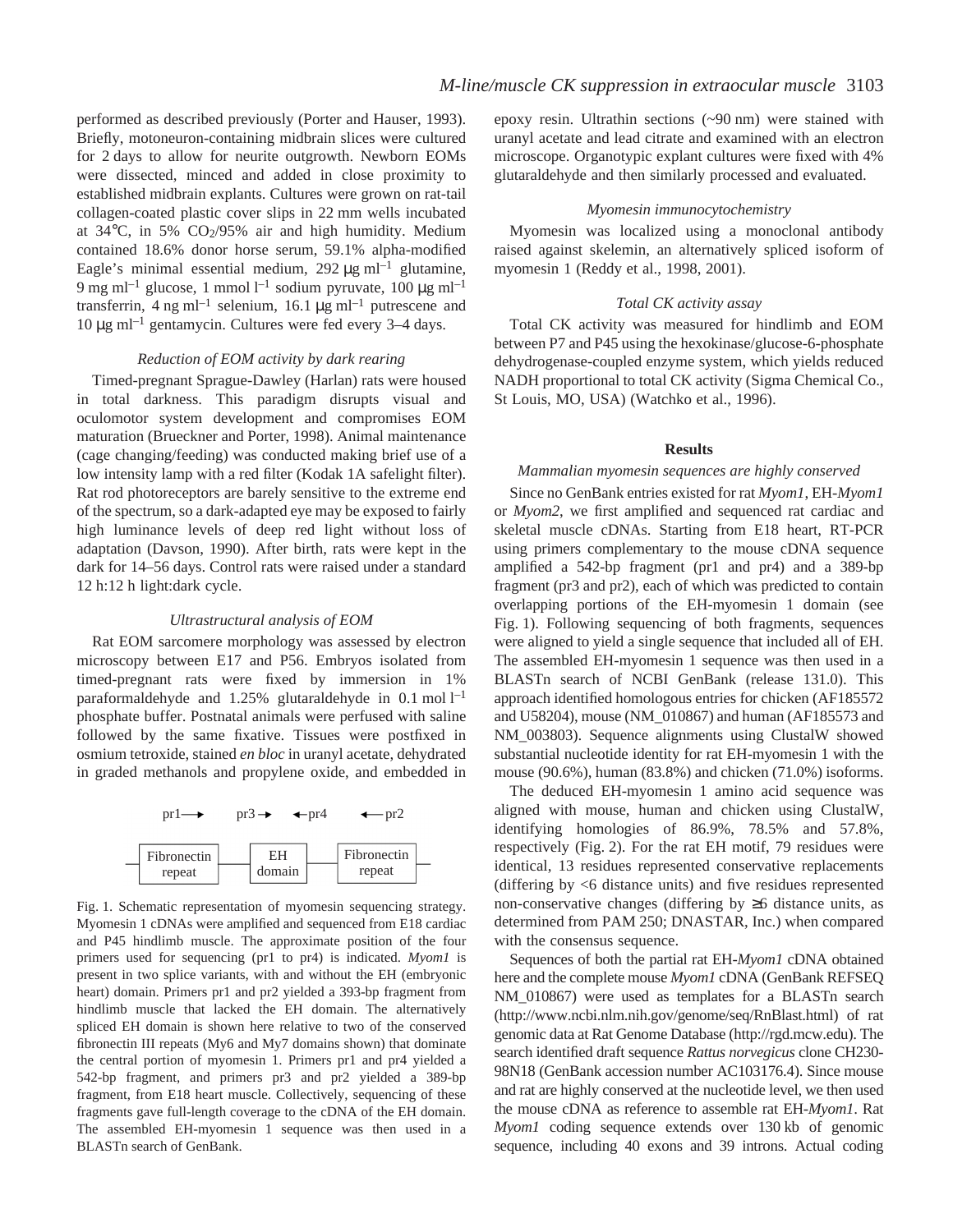sequence was  $\sim$  5 kb, encoding 1666 amino acids. Using ClustalW, nucleotide/protein identity of the full-length rat EH-*Myom1* with mouse and human was 92.8%/94.5% and 83.6%/85.4%, respectively.

By contrast, P45 hindlimb muscle mRNA amplified with pr1–pr2 yielded a smaller, 393-bp fragment. Sequencing this fragment showed that it lacked the EH-myomesin 1 domain, consistent with prior observations that the alternatively spliced EH domain is absent from rodent skeletal muscle (Agarkova et al., 2000). Nucleotide/deduced amino acid alignments performed using ClustalW showed this rat *Myom1* fragment to have highest homology with mouse (92.7% nucleotide/95.2% amino acid), followed by human (87.9%/92.7%) and chicken (76.1%/84.7%).

Pr5 and pr6 amplified a 376-bp fragment of *Myom2* from P45 hindlimb muscle. After sequencing, an NCBI BLASTn

| Chicken 1                                                             |                                                                                                                                                                                                                                                                                                                                                                                                                                                       | VV▒▒▒▒ES\$▒▒D}A K E L V G Y Y I E▒▒S V V G S G▒▒W E P                                                                                                                                                                                                                                                                                                                                                                                                                      |  |  |  |  |  |  |  |  |  |  |  |  |                                              |  |  |
|-----------------------------------------------------------------------|-------------------------------------------------------------------------------------------------------------------------------------------------------------------------------------------------------------------------------------------------------------------------------------------------------------------------------------------------------------------------------------------------------------------------------------------------------|----------------------------------------------------------------------------------------------------------------------------------------------------------------------------------------------------------------------------------------------------------------------------------------------------------------------------------------------------------------------------------------------------------------------------------------------------------------------------|--|--|--|--|--|--|--|--|--|--|--|--|----------------------------------------------|--|--|
| Human                                                                 | 1                                                                                                                                                                                                                                                                                                                                                                                                                                                     | $V V S W E E S K D A K E L V G Y Y I E A \overset{\text{even}}{\text{SM}} V \overset{\text{even}}{\text{SM}} G S G K W E P$                                                                                                                                                                                                                                                                                                                                                |  |  |  |  |  |  |  |  |  |  |  |  |                                              |  |  |
| Mouse                                                                 | 1                                                                                                                                                                                                                                                                                                                                                                                                                                                     | VVSWEES 88 DAKELVGYIIEASVVGSGKWEP                                                                                                                                                                                                                                                                                                                                                                                                                                          |  |  |  |  |  |  |  |  |  |  |  |  |                                              |  |  |
| Rat                                                                   | $\mathbf{1}$                                                                                                                                                                                                                                                                                                                                                                                                                                          | VVSWEESKDAKELVGYIIE SIVVGSG WEP                                                                                                                                                                                                                                                                                                                                                                                                                                            |  |  |  |  |  |  |  |  |  |  |  |  |                                              |  |  |
|                                                                       |                                                                                                                                                                                                                                                                                                                                                                                                                                                       |                                                                                                                                                                                                                                                                                                                                                                                                                                                                            |  |  |  |  |  |  |  |  |  |  |  |  |                                              |  |  |
| Chicken 31                                                            |                                                                                                                                                                                                                                                                                                                                                                                                                                                       | CNNNNPVKG <b>@@RF@@</b> CHGLV <b>@@G@@@@@</b> YIFRVRAVN                                                                                                                                                                                                                                                                                                                                                                                                                    |  |  |  |  |  |  |  |  |  |  |  |  |                                              |  |  |
| Human                                                                 | 31                                                                                                                                                                                                                                                                                                                                                                                                                                                    | $\boxed{C \mid N \mid N \mid F \mid V \mid K}$                                                                                                                                                                                                                                                                                                                                                                                                                             |  |  |  |  |  |  |  |  |  |  |  |  |                                              |  |  |
| Mouse                                                                 | 31                                                                                                                                                                                                                                                                                                                                                                                                                                                    | C   N   N   N   P   V   K   G   S   R   F   T   C   H   G   L 333 T 333 Q   S   Y   I   F   R   V   R   A   V   N                                                                                                                                                                                                                                                                                                                                                          |  |  |  |  |  |  |  |  |  |  |  |  |                                              |  |  |
| Rat                                                                   | 31                                                                                                                                                                                                                                                                                                                                                                                                                                                    | $\boxed{C \mid N \mid N \mid F \mid V \mid K \mid G \mid S \mid R \mid F \mid T \mid C \mid H \mid G \mid L} \ \text{SSR} \ \text{TS} \ \text{TS} \ \text{TS} \ \text{TS} \ \text{TS} \ \text{TS} \ \text{TS} \ \text{TS} \ \text{TS} \ \text{TS} \ \text{TS} \ \text{TS} \ \text{TS} \ \text{TS} \ \text{TS} \ \text{TS} \ \text{TS} \ \text{TS} \ \text{TS} \ \text{TS} \ \text{TS} \ \text{TS} \ \text{TS} \ \text{TS} \ \text{TS} \ \text{TS} \ \text{TS} \ \text{$    |  |  |  |  |  |  |  |  |  |  |  |  |                                              |  |  |
|                                                                       |                                                                                                                                                                                                                                                                                                                                                                                                                                                       |                                                                                                                                                                                                                                                                                                                                                                                                                                                                            |  |  |  |  |  |  |  |  |  |  |  |  |                                              |  |  |
| Chicken 61                                                            |                                                                                                                                                                                                                                                                                                                                                                                                                                                       | $\texttt{A} \texttt{A} \texttt{G} \texttt{L} \texttt{S} \texttt{E} \boxtimes \texttt{S} \texttt{S} \texttt{S} \texttt{G} \texttt{D} \texttt{S} \texttt{E} \boxtimes \texttt{S} \texttt{I} \texttt{E} \texttt{V} \boxtimes \texttt{A} \texttt{A} \texttt{I} \texttt{I} \texttt{G} \texttt{G} \texttt{G} \boxtimes \texttt{S} \texttt{I} \texttt{E} \texttt{I} \texttt{S} \texttt{I} \texttt{G} \texttt{I} \texttt{I} \texttt{I} \texttt{$                                   |  |  |  |  |  |  |  |  |  |  |  |  |                                              |  |  |
| Human                                                                 | 61                                                                                                                                                                                                                                                                                                                                                                                                                                                    | $A \big  A \big  G \big  L \big  S \big  E \big  Y \big  S \big  Q \big  D \big  S \big  E \big  A \big  I \big  E \big  V \big  K \big  A \big  I \big  G \big  G \big  G \big  V \big  S \big  P \big  D \big  V \big  C \big  P$                                                                                                                                                                                                                                        |  |  |  |  |  |  |  |  |  |  |  |  |                                              |  |  |
| Mouse<br>Rat                                                          | 61<br>61                                                                                                                                                                                                                                                                                                                                                                                                                                              | $A \big  A \big  G \big  L \big  S \big  E \big  Y \big  S \big  Q \big  D \big  S \big  E \big  A \big  I \big  E \big  V \big  K \big  A \big  I \big  G \big  G \big  G \big  V \big  S \big  P \big  D \big  V \big  W \big  P$<br>$A \big  A \big  G \big  L \big  S \big  E \big  Y \big  S \big  Q \big  D \big  S \big  E \big  A \big  I \big  E \big  V \big  K \big  A \big  A \big  I \big  G \big  G \big  V \big  S \big  P \big  D \big  V \big  W \big  P$ |  |  |  |  |  |  |  |  |  |  |  |  |                                              |  |  |
|                                                                       |                                                                                                                                                                                                                                                                                                                                                                                                                                                       |                                                                                                                                                                                                                                                                                                                                                                                                                                                                            |  |  |  |  |  |  |  |  |  |  |  |  |                                              |  |  |
| Chicken 90                                                            |                                                                                                                                                                                                                                                                                                                                                                                                                                                       | ※LS※※※※GLTDCTTSW※GMH*※※SB※P※F※※D                                                                                                                                                                                                                                                                                                                                                                                                                                           |  |  |  |  |  |  |  |  |  |  |  |  |                                              |  |  |
| Human                                                                 | 91                                                                                                                                                                                                                                                                                                                                                                                                                                                    | ▓LSD▓PGGLT▓- - - SRGR▓H▓ASPPTFQKD                                                                                                                                                                                                                                                                                                                                                                                                                                          |  |  |  |  |  |  |  |  |  |  |  |  |                                              |  |  |
| Mouse                                                                 | 91                                                                                                                                                                                                                                                                                                                                                                                                                                                    | $QL S D T P G G L T D  = -  S R G G M G A S P P T S Q K D $                                                                                                                                                                                                                                                                                                                                                                                                                |  |  |  |  |  |  |  |  |  |  |  |  |                                              |  |  |
| Rat                                                                   | 91                                                                                                                                                                                                                                                                                                                                                                                                                                                    | $QL S D T P G G L T D --S G G$                                                                                                                                                                                                                                                                                                                                                                                                                                             |  |  |  |  |  |  |  |  |  |  |  |  |                                              |  |  |
|                                                                       |                                                                                                                                                                                                                                                                                                                                                                                                                                                       |                                                                                                                                                                                                                                                                                                                                                                                                                                                                            |  |  |  |  |  |  |  |  |  |  |  |  |                                              |  |  |
| Chicken                                                               | 120 А <mark>лл</mark> кс ў х <b>к</b> г <b>м</b> ў хл <b>л</b> гізіз ў хле хрэнцы                                                                                                                                                                                                                                                                                                                                                                     |                                                                                                                                                                                                                                                                                                                                                                                                                                                                            |  |  |  |  |  |  |  |  |  |  |  |  |                                              |  |  |
| Human                                                                 | 118 $\mathbf{a}$ $\mathbf{L}$ $\mathbf{L}$ - - $\mathbf{G}$ $\mathbf{S}$ $\mathbf{K}$ $\mathbf{P}$ $\mathbf{N}$ $\mathbf{K}$ $\mathbf{P}$ $\mathbf{S}$ $\mathbf{L}$ $\mathbf{S}$ $\mathbf{S}$ $\mathbf{S}$ $\mathbf{N}$ $\mathbf{L}$ $\mathbf{G}$ $\mathbf{Q}$ $\mathbf{T}$ $\mathbf{E}$ $\mathbf{V}$ $\mathbf{S}$ $\mathbf{K}$                                                                                                                       |                                                                                                                                                                                                                                                                                                                                                                                                                                                                            |  |  |  |  |  |  |  |  |  |  |  |  |                                              |  |  |
| Mouse                                                                 | 118 ALL - - GS▒PNKPS PPSS▒S▒S▒R GQ▒EVS▒VS                                                                                                                                                                                                                                                                                                                                                                                                             |                                                                                                                                                                                                                                                                                                                                                                                                                                                                            |  |  |  |  |  |  |  |  |  |  |  |  |                                              |  |  |
| Rat                                                                   | 118 А <mark>лр - - ※ S К Р М К Р S Р Р S S ※ S М R G Q ※ Е V S К V ※</mark>                                                                                                                                                                                                                                                                                                                                                                           |                                                                                                                                                                                                                                                                                                                                                                                                                                                                            |  |  |  |  |  |  |  |  |  |  |  |  |                                              |  |  |
|                                                                       |                                                                                                                                                                                                                                                                                                                                                                                                                                                       |                                                                                                                                                                                                                                                                                                                                                                                                                                                                            |  |  |  |  |  |  |  |  |  |  |  |  |                                              |  |  |
| Chicken                                                               | 150 $E$ $\overline{\mathbb{W}}$ $\overline{\mathbb{W}}$ $\overline{\mathbb{W}}$ $\overline{\mathbb{W}}$ $\overline{\mathbb{S}}$ $\overline{\mathbb{W}}$ $\overline{\mathbb{W}}$ $\overline{\mathbb{W}}$ $\overline{\mathbb{W}}$ $\overline{\mathbb{W}}$ $\overline{\mathbb{W}}$ $\overline{\mathbb{W}}$ $\overline{\mathbb{W}}$ $\overline{\mathbb{W}}$ $\overline{\mathbb{W}}$ $\overline{\mathbb{W}}$ $\overline{\mathbb{W}}$ $\overline{\mathbb{W$ |                                                                                                                                                                                                                                                                                                                                                                                                                                                                            |  |  |  |  |  |  |  |  |  |  |  |  |                                              |  |  |
| Human                                                                 | 146 E ※ V Q E E L ※ ※ P P Q ※ A A P ※ ※ - ※ S K S D P - - - - -                                                                                                                                                                                                                                                                                                                                                                                       |                                                                                                                                                                                                                                                                                                                                                                                                                                                                            |  |  |  |  |  |  |  |  |  |  |  |  |                                              |  |  |
| Mouse                                                                 | 146 ESVOE SLSSPPOEAAP SEE OS SS EP - - - - -<br>146 33 SVQEELS 33 P 3330 E 33 A 33 K E - Q S K S G P - - - - -                                                                                                                                                                                                                                                                                                                                        |                                                                                                                                                                                                                                                                                                                                                                                                                                                                            |  |  |  |  |  |  |  |  |  |  |  |  |                                              |  |  |
| Rat                                                                   |                                                                                                                                                                                                                                                                                                                                                                                                                                                       |                                                                                                                                                                                                                                                                                                                                                                                                                                                                            |  |  |  |  |  |  |  |  |  |  |  |  |                                              |  |  |
| Chicken 179 MEK X K K K E D - X A X P S P P Y D I T V L E S V R D S M |                                                                                                                                                                                                                                                                                                                                                                                                                                                       |                                                                                                                                                                                                                                                                                                                                                                                                                                                                            |  |  |  |  |  |  |  |  |  |  |  |  |                                              |  |  |
| Human                                                                 | 170 - - <del>I</del> KKK <b>WO - RAWPSPPC DITCLESFRDSM</b>                                                                                                                                                                                                                                                                                                                                                                                            |                                                                                                                                                                                                                                                                                                                                                                                                                                                                            |  |  |  |  |  |  |  |  |  |  |  |  |                                              |  |  |
| Mouse                                                                 | 171 - - - PKKKKDPVAVPS <b>SSP</b> PYDITCLESFRDSM                                                                                                                                                                                                                                                                                                                                                                                                      |                                                                                                                                                                                                                                                                                                                                                                                                                                                                            |  |  |  |  |  |  |  |  |  |  |  |  |                                              |  |  |
| Rat                                                                   | 170 - - - P 鹦 K K K D P V A V P S P P Y D I T C L E S F R D S M                                                                                                                                                                                                                                                                                                                                                                                       |                                                                                                                                                                                                                                                                                                                                                                                                                                                                            |  |  |  |  |  |  |  |  |  |  |  |  |                                              |  |  |
|                                                                       |                                                                                                                                                                                                                                                                                                                                                                                                                                                       |                                                                                                                                                                                                                                                                                                                                                                                                                                                                            |  |  |  |  |  |  |  |  |  |  |  |  |                                              |  |  |
| Chicken 208 $v L G w K Q P$                                           |                                                                                                                                                                                                                                                                                                                                                                                                                                                       |                                                                                                                                                                                                                                                                                                                                                                                                                                                                            |  |  |  |  |  |  |  |  |  |  |  |  | Fig. 2. The deduced amino acid sequences     |  |  |
| Human                                                                 | $196 \text{ v}$ $\frac{1}{6}$ $\frac{1}{6}$ $\frac{1}{6}$ $\frac{1}{6}$ $\frac{1}{2}$ $\frac{1}{2}$ $\frac{1}{2}$ $\frac{1}{2}$                                                                                                                                                                                                                                                                                                                       |                                                                                                                                                                                                                                                                                                                                                                                                                                                                            |  |  |  |  |  |  |  |  |  |  |  |  | of rat, mouse, human and chicken EH-         |  |  |
| Mouse                                                                 | $198$ VLGWKQPD                                                                                                                                                                                                                                                                                                                                                                                                                                        |                                                                                                                                                                                                                                                                                                                                                                                                                                                                            |  |  |  |  |  |  |  |  |  |  |  |  |                                              |  |  |
| Rat                                                                   | $197 \text{ v}$ $\frac{1}{6}$ $\frac{1}{6}$ $\frac{1}{6}$ $\frac{1}{6}$ $\frac{1}{2}$ $\frac{1}{2}$ $\frac{1}{2}$ $\frac{1}{6}$ $\frac{1}{2}$                                                                                                                                                                                                                                                                                                         |                                                                                                                                                                                                                                                                                                                                                                                                                                                                            |  |  |  |  |  |  |  |  |  |  |  |  | <i>Myom1</i> exhibit significant divergence. |  |  |
|                                                                       |                                                                                                                                                                                                                                                                                                                                                                                                                                                       |                                                                                                                                                                                                                                                                                                                                                                                                                                                                            |  |  |  |  |  |  |  |  |  |  |  |  | ClustalW was used to align the deduced       |  |  |

amino acid sequence of the EH domain and surrounding residues for rat with homologous sequences deduced from chicken (GenBank accession numbers AF185572 and U58204), human (GenBank accession numbers AF185573 and NM\_003803) and mouse (GenBank accession number NM\_010867) nucleotide sequences. The start and end of the rat EH domain are indicated by arrowheads. Residues differing from consensus by <6 distance units are shown in dotted boxes, while those differing by  $\geq 6$ distance units (non-conservative substitutions) are shown in white boxes.

search with the rat *Myom2* sequence identified homologous sequences for chicken (D11474), mouse (XM\_125012) and human (NM\_003970) myomesin 2. Nucleotide/deduced amino acid sequence alignments performed using ClustalW showed this *Myom2* fragment to have highest homology with mouse (94.9% nucleotide/99.2% amino acid), followed by human (81.6%/92.4%) and chicken (68.4%/81.4%).

### *Deduced EH-myomesin 1 domain secondary structure is highly conserved in mammals*

Agarkova et al. (2000) characterized EH-myomesin 1 in chicken and mouse embryonic heart and suggested that it may confer flexibility to an otherwise rigid molecule that is principally comprised of fibronectin III and immunoglobulinlike domains. Using algorithms in Protean (DNASTAR, Inc.), we generated and compared secondary structure predictions

> for chicken, rat, mouse and human EH motifs and for representative *Myom1* immunoglobulin-like (My2) and fibronectin repeat  $(My4)$  domains. Fig. 3 shows predicted secondary structure, distribution of charged domains and a backbone chain flexibility index for rat and chicken. Comparisons of the rat EH domain (Fig. 3A) with those of mouse and human (data not shown) indicate similarly low  $\alpha$ -helical and β-sheet domain content and high turn and coil content. By contrast, the secondary structure of the chicken EH domain includes higher α-helical and lower turn/coil content than rat, yielding a less flexible structure (Fig. 3B). However, relative to the deduced secondary structure of immunoglobulin-like  $(My2)$  shown in Fig. 3C) and fibronectin  $(My4 \text{ shown in Fig. 3D})$  repeats that comprise most of myomesin 1, backbone chain flexibility of the EH domain is high for all four species.

### *Extraocular myomesin 1 and myomesin 2 transcripts are downregulated from birth, while EH-myomesin 1 is upregulated*

To determine if myomesin transcripts exhibit developmental stage specificity, we performed qPCR analysis of rat cardiac muscle, skeletal muscle and EOM. Data showed both developmental age and muscle class specificity in myomesin transcript expression. At E18, nearly equivalent levels of *Myom1* were detected for heart and hindlimb (heart was 1.3-fold greater than leg), and this relationship was maintained as levels roughly paralleled one another throughout development (Fig. 4A). EOM *Myom1* mRNA levels were ~10-fold less than heart and hindlimb at birth and reached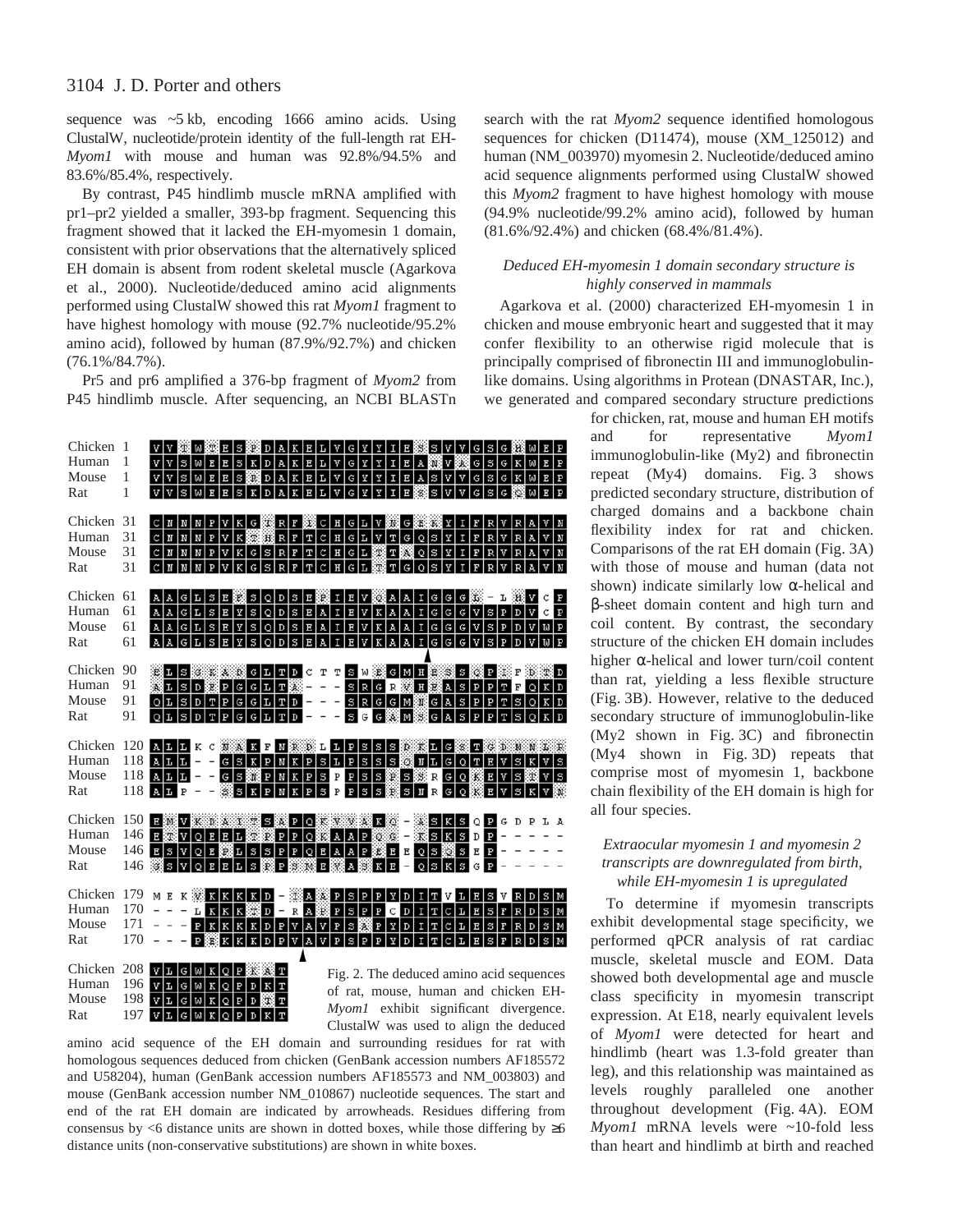

Fig. 3. Deduced secondary structure for myomesin 1 domains in rat and chicken. From the deduced amino acid sequences, secondary structure features were determined for the rat (A) and chicken (B) EH domains, the My2 immunoglobulin-like repeat domain (C) and the My4 fibronectin III repeat domain (D). My2 and My4 were deduced from a full-length rat *Myom1* cDNA assembled from GenBank AC103176.4 using full-length mouse sequence as a template. Algorithms used for secondary structure predictions were from Lasergene software (DNASTAR, Inc.) and included Garnier–Robson (G–R) and Chou–Fasman (C–F) for α-helix, β-sheet, turn and coil content, Eisenberg for α- and β-amphipathic regions, Kyte–Doolittle for the hydrophilicity plot, and Karpus–Shultz to identify flexible regions. The secondary structure pattern for rat EH was highly conserved in mouse and human (data not shown), while the chicken EH region had substantially higher  $\alpha$ -helical content and lower turn and coil content, rendering it with a lower flexibility index. The remainder of rat myomesin 1 is comprised of seven immunoglobulin-like repeats (My2, My3, My9, My10, My11, My12 and My13), with My2 shown as representative (C), and five fibronectin repeats (My4–My8), with My4 shown as representative (D). Immunoglobulin and fibronectin repeats are principally comprised of α-helical and β-sheet structure, respectively.

a peak roughly equivalent to the other muscle classes at P7. EOM *Myom1* then declined to a level ~160-fold less than hindlimb and ~200-fold less than cardiac muscle by P45. EH-*Myom1* mRNA was initially highest in heart and lowest in EOM (Fig. 4B). Cardiac muscle showed a small decline between E18 and P45, while there was a substantial drop in EH transcripts in hindlimb muscle. EOM EH-*Myom1* showed the opposite pattern, with an  $\sim$ 10-fold increase between P0 and P45.

*Myom2* transcript levels were closest among the three muscle classes in early development (at P0, hindlimb was 3.9-fold greater than heart and 10-fold greater than EOM; Fig. 4C) and diverged thereafter. Hindlimb and cardiac muscle showed increases that correlated with age, peaking by P28 and then slightly declining by P45. At P45, cardiac and hindlimb transcript levels were nearly equivalent (heart 1.4 fold greater than leg), and both were higher (40- to 53-fold) than EOM.

### *Structural M-lines formed in developing EOM are subsequently suppressed*

Since expression levels of the major structural constituents of the M-line, myomesin 1 and myomesin 2, decline during postnatal eye muscle development, we assessed the presence of an M-line in this muscle group by electron microscopy. Mlines were detected at the center of sarcomeres of all primary myotubes at the earliest stage examined, E17 (Fig. 5A). Mlines were present from the earliest stages of myofibril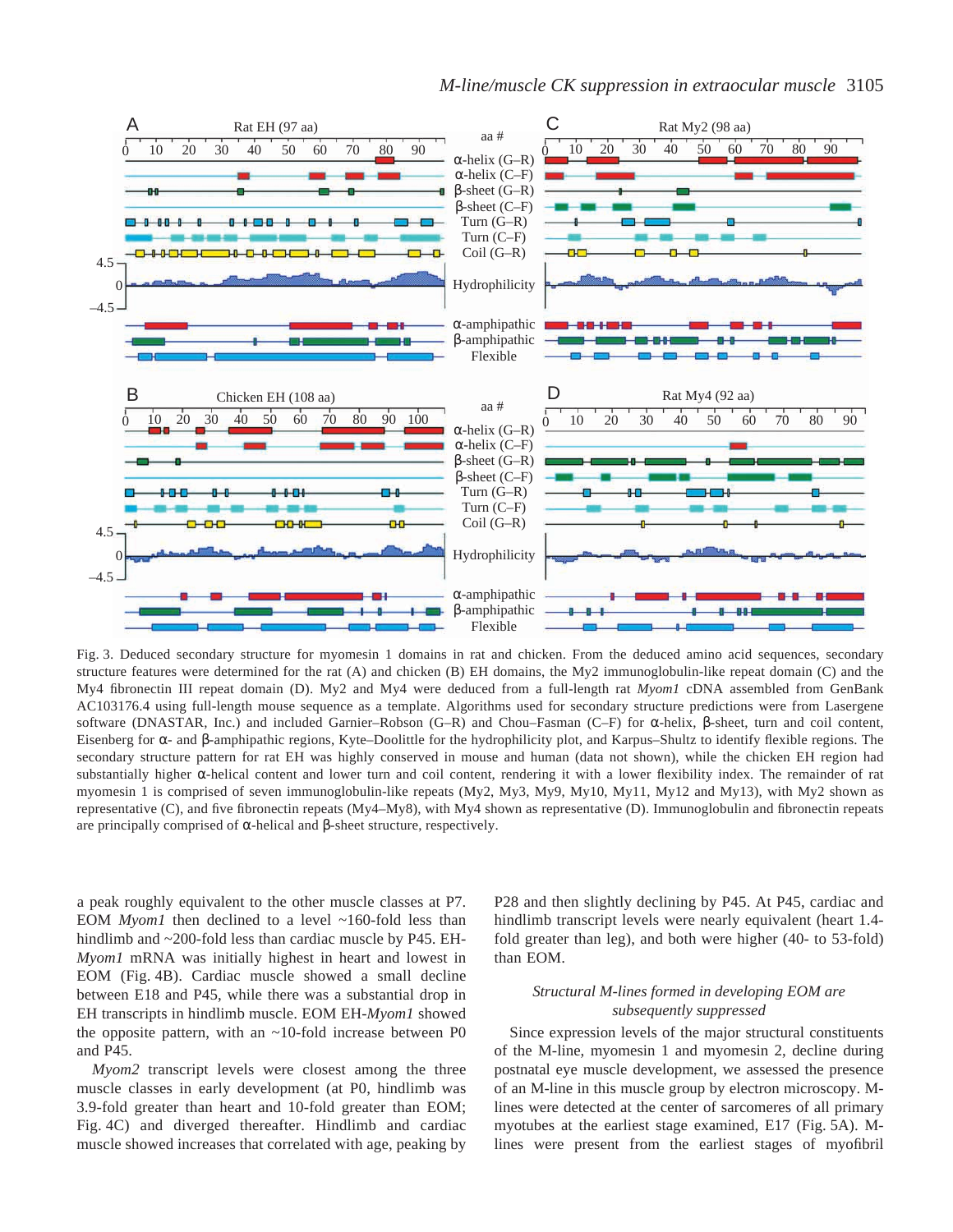assembly, forming in incomplete sarcomeres as myofibrillogenesis occurs in the perinuclear region. Both primary and secondary myotubes exhibited M-lines at P0, but these were noted less regularly by P7 and were absent from P14 (Fig. 6A) and P56 (Fig. 6C) EOM. Cellular localization by



Fig. 4. Myomesin isoforms are differentially regulated in muscle classes during development. qPCR analysis of hindlimb, cardiac and extraocular muscle (EOM) was performed with the Roche LightCycler and SYBR green reagent. Different primer sets were used to evaluate expression levels of (A) myomesin 1, (B) EHmyomesin 1 and (C) myomesin 2 in the three muscle groups between the ages of E18 and P45. Data establish differential regulation patterns for each transcript and muscle group during development.

immunocytochemistry established that myomesin 1 protein was absent from adult EOM (Fig. 7).



Fig. 5. M-lines are expressed early during *in vivo* development and continuously in organotypic culture of extraocular muscle (EOM). The presence or absence of a structural M-line was evaluated in EOMs of rats between the ages of E17 and P45. A representative electron photomicrograph illustrating the presence of an M-line in E17 eye muscle (A) is shown here. M-line morphology was also assessed in EOM grown in organotypic co-culture with oculomotor motoneurons after 20 days (B), 28 days (C) and 35 days (D) *in vitro*. M-lines were present in newborn and prenatal EOM and in organotypic co-cultures at all stages. M-lines are indicated by arrows or by the letter M; arrowheads denote Z-lines.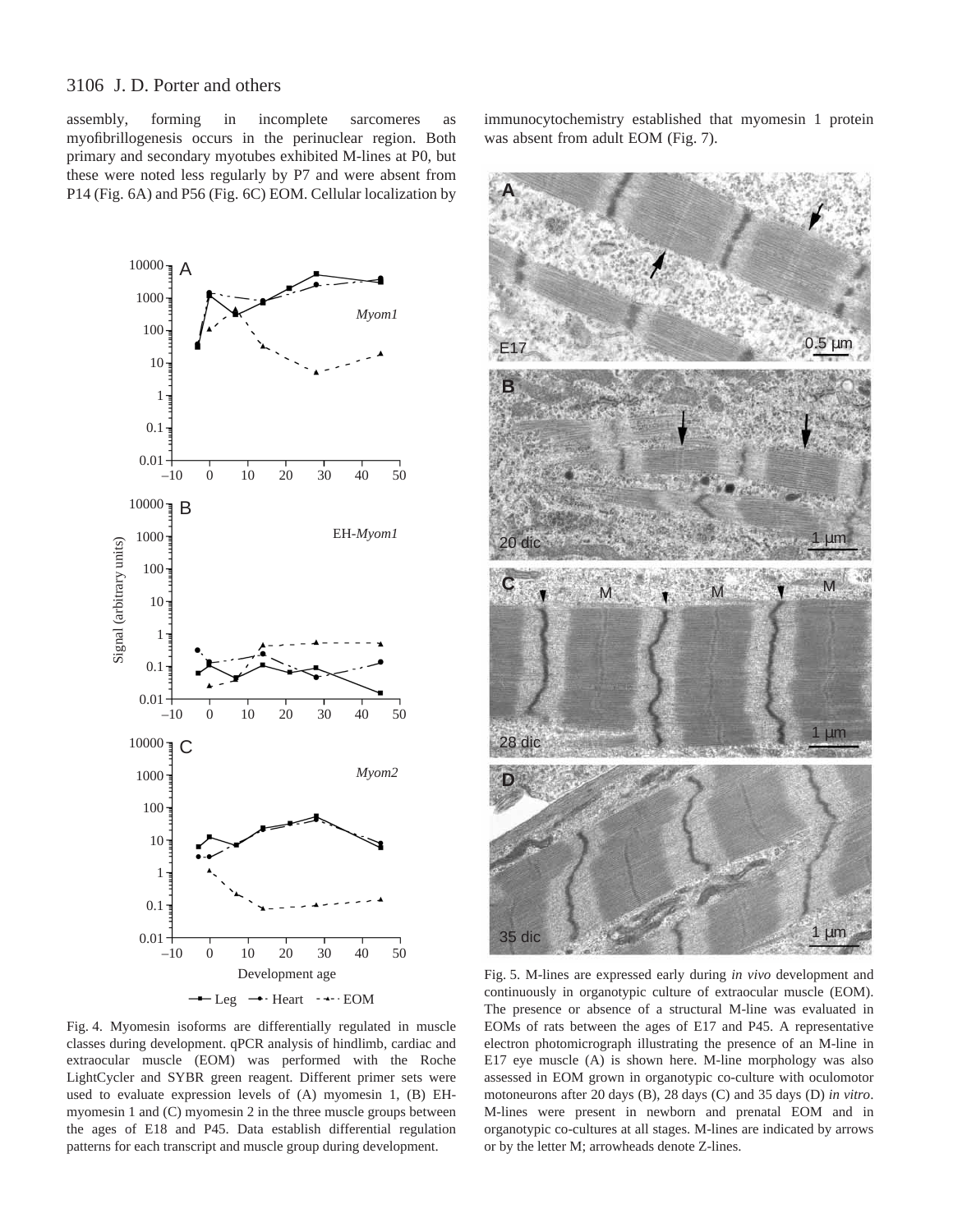### *M-lines are not suppressed in EOM organotypic nerve–muscle co-cultures*

To begin to assess how the M-line is regulated in developing EOM, we characterized M-line appearance in organotypic nerve–muscle co-cultures. Explant cultures mimic the developmental environment, including innervation by appropriate motoneuron pools, but lack the postnatal activity patterns from sensory inputs into higher order oculomotor system structures and the functional load represented by the globe. M-line appearance during myogenesis in organotypic co-cultures was identical to that *in vivo* (compare Fig. 5A and Fig. 5B). As actin and myosin filaments were assembled, Mlines were present in the first sarcomeres formed adjacent to myonuclei (Fig. 5B). Moreover, distinct M-lines were still detected in myofibers maturing after 28–35 days in culture (Fig. 5C,D). By these stages, ultrastructural traits of the two major extraocular myofiber types, singly and multiply innervated, had emerged and distinctive M-lines were present in both types.

### *EOM M-line suppression is not prevented by altered visuomotor development*

If animals are deprived of vision during a postnatal critical period, ocular dominance columns do not properly develop in primary visual cortex (V1) and there are additional upstream and downstream consequences. Oculomotor motoneuron output is altered and the EOMs undergo critical perioddependent changes (Brueckner and Porter, 1998). Since M- lines are actively suppressed in postnatal EOMs but retained in organotypic co-cultures, we tested whether the dark-rearingmediated alteration of oculomotor output would influence Mline expression. Rats reared in darkness from birth were evaluated at P14, P28 and P56 for the presence or absence of M-lines. As in age-matched control rats, an M-line was absent from extraocular myofibers of P14–P56 dark-reared rats (Fig. 6B,D). We also evaluated myomesin transcript levels and found no differences between P45 dark-reared and normally reared rats (data not shown).

### *CK isoform expression patterns exhibit muscle class specificity*

In addition to its role as a structural component of the sarcomere, the M-line is a binding site for CK-M homodimers, which, in turn, are responsible for phosphocreatine metabolism at the site of ATP utilization in muscle contraction. Absence of an M-line in adult eye muscle probably has profound consequences for myofiber energetics that may require adaptations at the level of phosphocreatine metabolism. We determined muscle class- and developmental age-specific expression patterns for all known CK isoforms by qPCR.

Prenatal CK-M (*Ckm*) transcript levels were similar for cardiac and skeletal muscle (heart 1.6-fold greater than leg), remained close at birth (leg 2.0-fold greater than heart) but then diverged thereafter as hindlimb levels continued to rise while cardiac transcripts leveled off (Fig. 8A). By P45, skeletal muscle *Ckm* mRNA content was 80-fold greater than that of



Fig. 6. Extraocular muscle (EOM) M-line expression is not preserved in dark-reared rats. Dark rearing is known to alter eye movements and to delay development of EOM-specific traits. We raised newborn rats either in complete darkness (DR) or in a 12 h:12 h light:dark cycle (con). M-line morphology was evaluated by electron microscopy. At P14 (A) and P56 (C), EOMs of normally reared rats lack M-lines. M-lines were not preserved in rats dark reared for 14 days (B) or 56 days (D).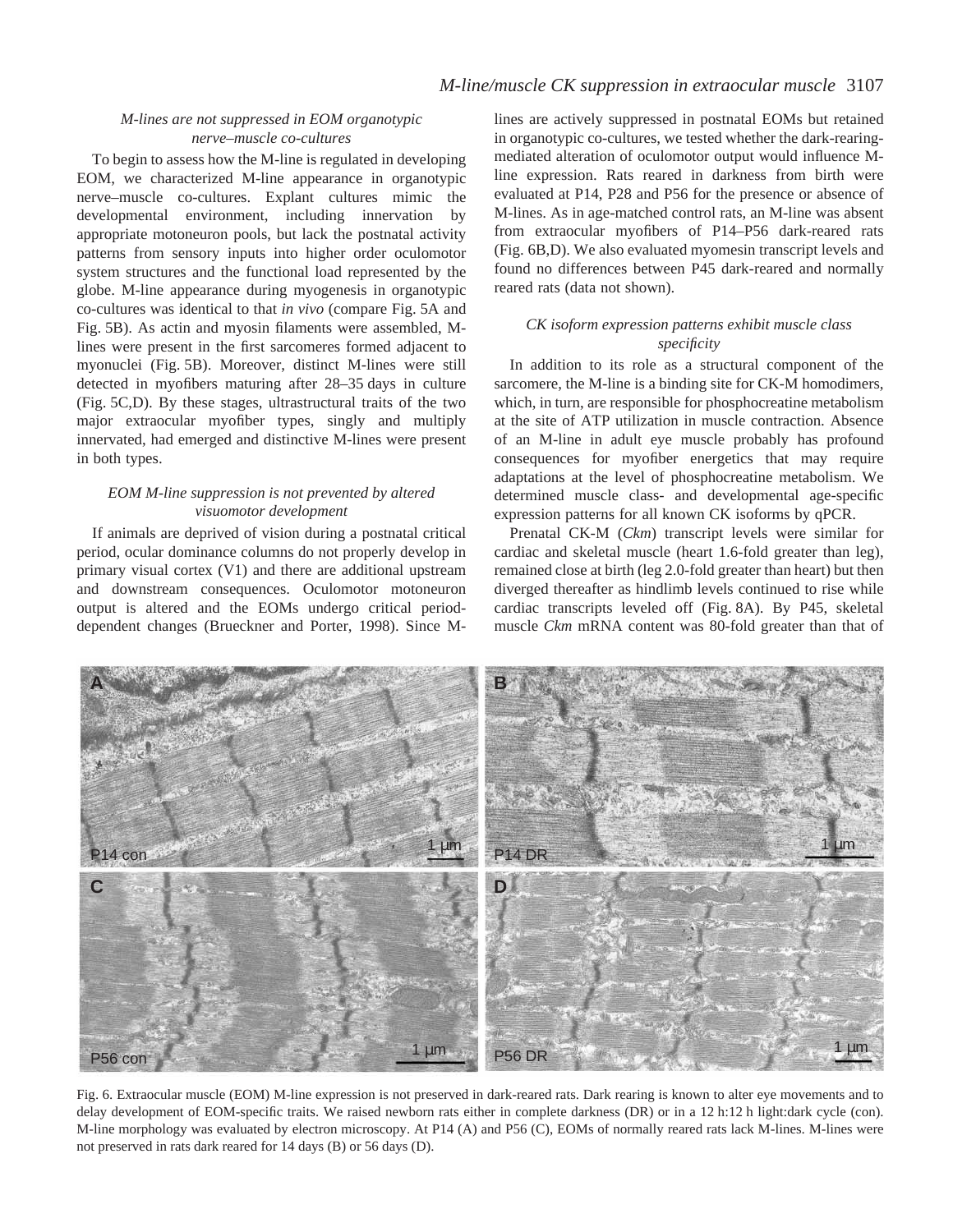

Fig. 7. Immunocytochemical localization of myomesin 1 in adult skeletal muscle (A) and absence from adult extraocular muscle (EOM) (B), consistent with low *Myom1* transcript levels in EOM.

heart. EOM *Ckm* transcripts were, however, 90-fold greater than those of hindlimb muscle at birth and increased only marginally during the developmental stages studied here. In P45 rats, EOM *Ckm* transcript levels were negligible, as qPCR showed that hindlimb and cardiac muscle were 90-fold and 10 fold higher, respectively, than eye muscle.

By contrast, muscle class-specific developmental patterns of the sCK (*Ckmt2*) transcript were nearly reversed from those of *Ckm* (Fig. 8B). Extraocular and hindlimb muscles expressed nearly equal levels of *Ckmt2* at birth, when both were ~4.5 fold greater than those in heart. From P0 onwards, both EOM and cardiac muscles showed substantial increases in *Ckmt2* mRNA, while hindlimb muscle exhibited only a modest increase (4.2-fold between P0 and P45). In adult rats, EOM *Ckmt2* transcript levels were 432-fold greater than those in cardiac muscle, and heart levels were 1.4-fold greater than hindlimb muscle levels.

Expression of the brain-type CK-B isoform (*Ckb*) was modest in the three muscle classes (Fig. 8C). Transcript levels declined from birth for cardiac and hindlimb muscles, while EOM showed only a modest increase (1.8-fold) between P0 and P45. Likewise, the ubiquitous mitochondrial CK (*Ckmt1*),

the predominant type in smooth muscle, was expressed at low levels in all muscle classes at the earliest stages and declined during development (Fig. 8D).

Assuming equal amplification efficiency by the four primer pairs used in qPCR (primers were designed to have very close *T*ms, and data were normalized using a β-globin standard control reaction), the relative abundance of CK transcripts for the three muscle classes was compared and yielded: EOM, *Ckmt2*@*Ckm*>*Ckb*@*Ckmt1*; hindlimb, *Ckm*@*Ckmt2*@*Ckb*> *Ckmt1*; cardiac,  $Ckm>Ckmt2>Ckb>Ckmt1$  (where  $\geq$  denotes a difference of more than one order of magnitude).

#### *Total CK activity is low in EOM*

To determine the functional impact of differential regulation of CK isoform transcripts in EOM, we conducted a total CK activity assay for hindlimb and EOM at P7, P14, P21 and P45. Data show a postnatal increase in CK activity for both muscle groups, but EOM CK activity is less than that of hindlimb muscle at all developmental stages except for P7 (*P*<0.01, *N*=3; Fig. 9). In the adult (P45) rat, EOM total CK activity was approximately one-third that of the hindlimb (EOM,  $503.0 \pm 128.0 \mu$ mol min<sup>-1</sup> mg<sup>-1</sup> protein; leg, 1532.3±143.1 µmol min<sup>-1</sup> mg<sup>-1</sup> protein; *P*<0.001).

#### **Discussion**

The M-line is a virtually ubiquitous feature of skeletal (extrafusal or intrafusal, twitch or tonic) and cardiac muscle fibers. We establish here that EOM is divergent in lacking an M-line and the associated CK-M. This finding represents a fundamental departure from a key tenant of striated muscle organization. Although we show that a distinct M-line forms during myogenesis, both *in vivo* and *in vitro*, it is repressed in the early postnatal period. *Myom1* and *Myom2* transcripts follow the M-line pattern of developmental downregulation, while upregulation of the embryonic heart-specific EH transcript occurs during eye muscle maturation. Myomesin 1 protein does not localize to sarcomeres of adult EOM. We did not, however, observe M-line suppression in EOM in organotypic culture with oculomotor motoneurons, suggesting that the mechanism for suppression may lie in muscle groupspecific activation or workload patterns experienced only *in vivo*. A manipulation that compromises visuomotor system development and is known to alter EOM-specific myosin heavy chain expression (Brueckner and Porter, 1998) does not produce M-line retention in EOM.

Multiple myomesin isoforms are expressed in striated muscle, but their separate functions are not fully understood. The My1 amino-terminal domain of myomesin 1 binds the light meromyosin component of myosin, while My4–My6 bind titin (Obermann et al., 1997). Based upon its primary structure, embryonic heart-specific EH-myomesin 1 probably has similar binding capability (the EH insert lies between domains My6 and My7; Agarkova et al., 2000). However, expression of EH-*Myom1* alone does not support the formation of M-lines (Agarkova et al., 2000). We show here that EH-*Myom1*, the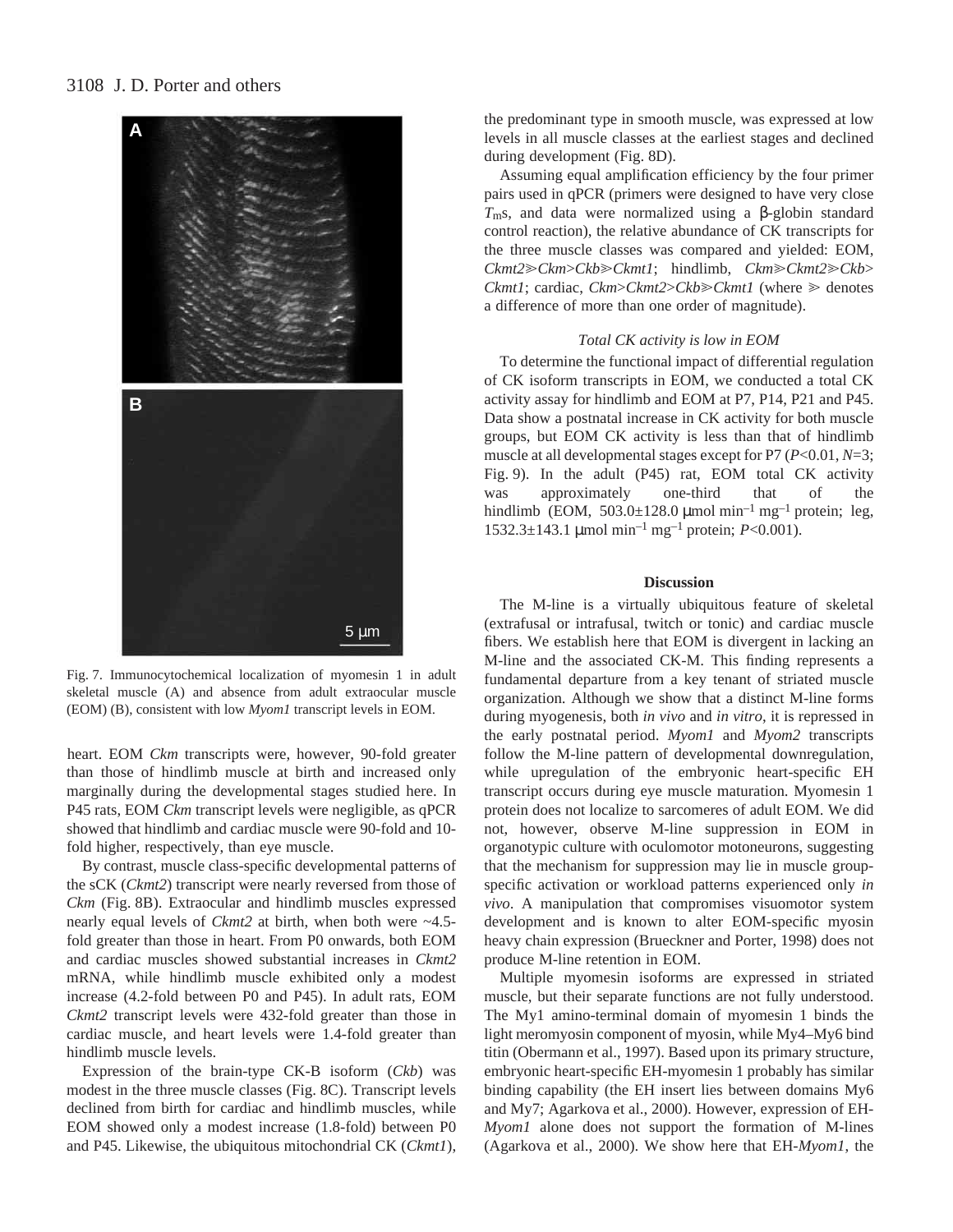

0.01 0.001

Leg  $\longrightarrow$  Heart  $\longrightarrow$  EOM

0.1

Fig. 8. Creatine kinase (CK) isoforms are differentially regulated in muscle classes during development. qPCR analysis of hindlimb, cardiac and extraocular muscle (EOM) was performed with the Roche LightCycler and SYBR green reagent. qPCR analysis of E18 to P45 muscles used primers specific for CK-M (A), sCK (B), CK-B (C) and ubiquitous mitochondrial CK (D) transcripts. These data established tissue-specific regulation patterns for each isoform during development.

major isoform in prenatal rodent and chicken hearts (Agarkova et al., 2000), is not restricted to embryonic cardiac muscle but is also expressed in adult EOM. Adult EOM is known to use several other traits of cardiac and embryonic skeletal muscle in meeting its distinct functional roles (Cheng and Porter, 2002; Jacoby et al., 1990; Khanna et al., 2003; McLoon and Wirtschafter, 1996; Porter et al., 2001a; Rushbrook et al., 1994) and then may have the phenotypic plasticity and need to express EH-myomesin. Our data further suggest that EH-*Myom1* is not restricted to embryonic cardiac muscle and EOM but rather is present in adult heart and is detected at trace levels in adult hindlimb muscle. Finally, qPCR data show that *Myom1* transcripts are present at a relatively low level and *Myom2* is absent, contributing to the absence of myomesin 1 protein and M-lines in adult EOM.

–10 0 10 20 30 40 50

Development age

0.01

0.1

Signal (arbitrary units)

Signal (arbitrary units)

 $0.001 + -10$ 

We sequenced rat *Myom1* and EH-*Myom1* fragments to validate qPCR primers, deduce EH-myomesin segment function and extract full-length *Myom1* from existing rat genomic DNA sequence data. We show that, with the exception of a divergent EH domain, *Myom1* is highly conserved in rat striated muscle. Previous studies have established that myomesin 1 is principally comprised of rigid immunoglobulin-like and fibronectin III domains (Agarkova et al., 2000), a pattern repeated in the rat. Although the greatest phylogenetic divergence in the deduced primary amino acid sequence of myomesin 1 is found in the EH domain (see Fig. 2), the deduced secondary structures of mouse, rat and human EH are still very similar and the algorithms used here

predict high flexibility for the EH domain in all three species. Agarkova et al. (2000) likewise used the Karplus–Schultx algorithm to predict elasticity in the EH domain, a finding they confirmed through its circular dichroism spectrum. Chicken EH- $Myom1$  is more divergent; we predict a higher  $\alpha$ -helical component and a lower degree of flexibility. It has been

–10 0 10 20 30 40 50

Development age



Fig. 9. Evaluation of total creatine kinase (CK) enzyme activity in hindlimb and extraocular muscle (EOM). Total CK enzyme activity was evaluated in triplicate for homogenates of hindlimb and EOM between P7 and P45. P7 activity levels were not different among the two muscle groups and both showed postnatal increases in activity. Activity levels, however, subsequently diverged, with adult hindlimb muscle attaining values 3-fold higher than those of EOM. Values are means + S.D.; \* denotes *P*<0.01.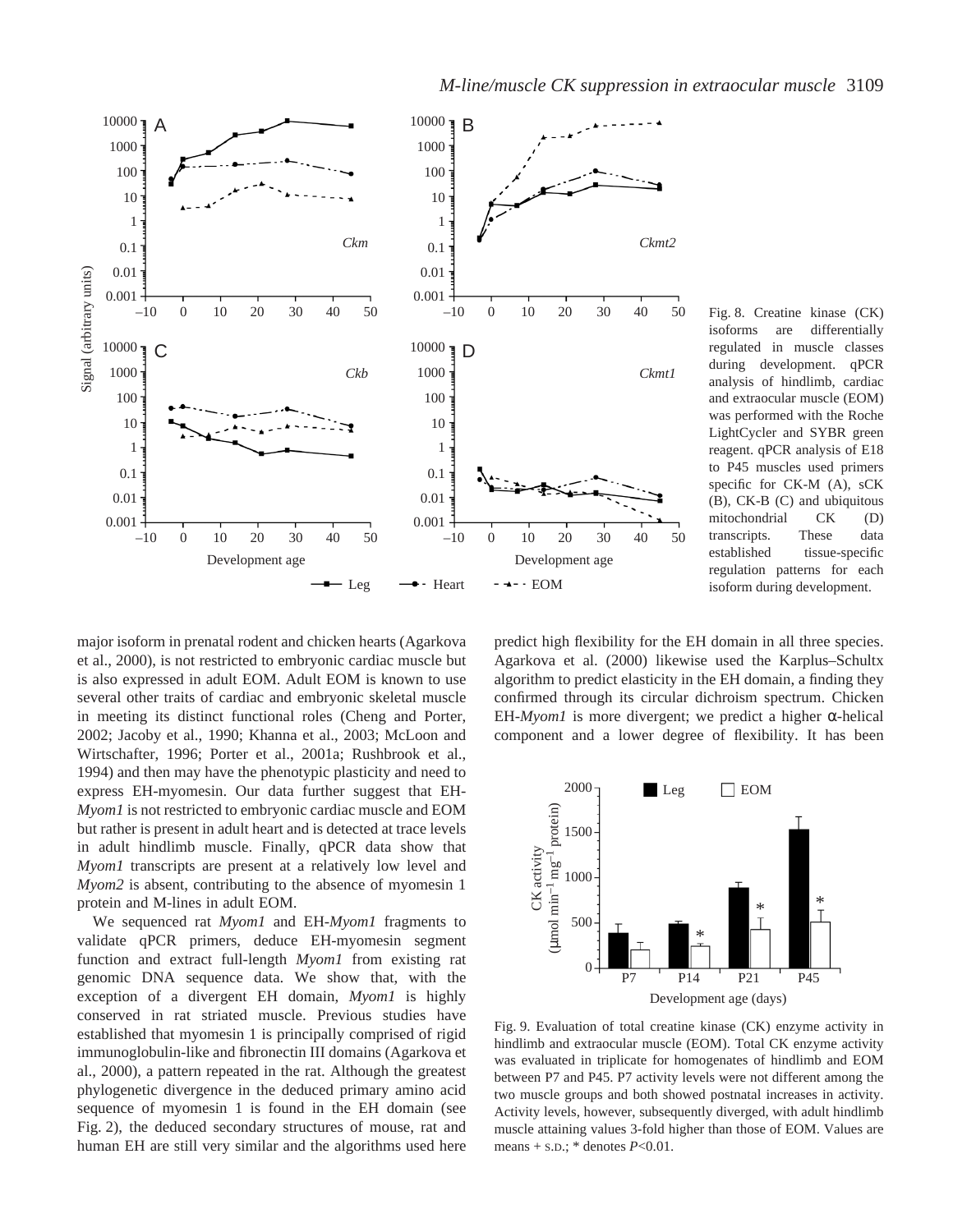suggested that flexibility in the EH domain is important during myofibrillogenesis (Agarkova et al., 2000), but such flexibility in myosin alignment or cytoskeletal linkage may be a liability in the adult. This hypothesis is consistent with the perinatal replacement of the EH-splice variant by the more rigid myomesin 1 in heart (Agarkova et al., 2000). While myomesin may be an integral component of myofibrils even in the absence of a structurally visible M-line (Strehler et al., 1980), suggesting that EH-based myofilament linkages might be present in eye muscle, it is not yet clear what adaptive value EH-myomesin 1 may serve in a muscle that lacks the stereotypical structural connections between adjacent myosin filaments.

Prior studies (Ehler et al., 1999; Eppenberger et al., 1981; Van der Ven et al., 1999; Yang et al., 2000) have shown that an M-line appears within H-zones of forming myofibrils and that myomesin 1 accumulation is coordinated with that of other myofibrillar proteins. By contrast, myomesin 2 is known to accumulate several days later and thus may not be essential for initial sarcomeric organization (Carlsson et al., 1990; Grove et al., 1985, 1987; Grove and Thornell, 1988). *In vivo* and *in vitro* data obtained for rat EOM are consistent with such a requirement for both myomesin 1 and an M-line in sarcomere formation. We show here that distinct M-lines form as myofibrillogenesis proceeds in perinuclear regions of prenatal EOM, yet the M-line is repressed within 7 days of birth. On the basis of its transient appearance, we conclude that the Mline is essential to sarcomere formation, even in this novel situation where it is not vital to postnatal muscle function.

The morphological absence of an M-line in the adult is supported by prior electron microscopic studies, one of which reported a faint M-line in only one of the six recognized EOM fiber types (Mayr, 1971). Downregulation of extraocular myomesin mRNA, as determined here by qPCR, continued well after an M-line was no longer visible. Only in skeletal slow-twitch muscle is any similar repression of an adult myomesin isoform observed. Myomesin 2 is initially present in slow-twitch (type I) myofibers but then is lost during postnatal maturation (Carlsson et al., 1990; Grove et al., 1985, 1987, 1989; Grove and Thornell, 1988). This observation cannot, however, reconcile the postnatal loss of *Myom1*, *Myom2* and a structural M-line from EOM, since 80–85% of its myofibers are fast-twitch (Porter and Baker, 1996; Porter et al., 1995; Spencer and Porter, 1988), a functional mode generally regarded as dependent upon an M-line and the associated muscle CK. Moreover, while myomesin 2 is lost from postnatal slow-twitch fibers, they still retain morphological M-lines (Thornell et al., 1987); myomesin 1 and CK-M may both contribute to the structural M-lines in the absence of myomesin 2.

Notably, M-line suppression did not occur in our organotypic oculomotor motoneuron-EOM co-cultures, even after substantial myofiber maturation during  $>35 \text{ days}$  in culture. Although the normal suppression of myomesin 2 in slow-twitch muscle fibers can be blocked by neonatal denervation (Carlsson et al., 1990), the absence of M-line

suppression in our co-cultures cannot be attributed to the absence of innervation *per se*. Neuromuscular junctions form in the co-culture system, myotube contractile activity becomes synchronized and the *in vitro* twitch contractions can be blocked by an acetylcholine receptor antagonist (Porter and Hauser, 1993). Thus, we suggest that the functional demands placed upon postnatal EOM require an operational mode in which the retention of a structural M-line is not adaptive. To test this notion, we altered oculomotor motoneuron activity patterns *in vivo* by raising newborn rats in complete darkness. The lack of visual experience in this paradigm delays maturation of ocular dominance columns in primary visual cortex and, in turn, alters the maturation of visuomotor control systems. In prior studies, we have shown that the postnatal emergence of the EOM-specific myosin heavy chain isoform is blocked by dark rearing (Brueckner et al., 1996; Brueckner and Porter, 1998). If the active suppression of the M-line and its molecular constituents were dependent upon the emergence of sophisticated visuomotor behavior, then we would have expected M-line retention in dark-reared rats. Instead, suppression of the M-line was not blocked in our studies, suggesting that mechanisms behind its downregulation lie in more fundamental neuromuscular interactions and eye movement behaviors that emerge immediately after birth.

The phosphocreatine shuttle serves a vital role in striated muscle, providing an efficient means to buffer ATP demands during contraction with high-energy phosphate storage and transport. Skeletal muscle transcribes both the *Ckm* and *Ckb* genes, although the CK-M isoform predominates. Muscle CK is distributed among sarcoplasmic and M-line bound compartments, the latter pool functionally coupling ATP regeneration with local hydrolysis by myofibrillar ATPase. As *Ckm* mRNA rises in parallel with the increased energy demands of postnatal skeletal and cardiac muscle, we noted here that transcript levels remain flat in EOM. Coupled with the absence of an M-line, these data support the paradoxical notion that *Ckm* does not play an important role in the predominately fast-twitch EOM group. Sarcomeric mitochondrial CK (*Ckmt2*) is also expressed in striated muscles and may substitute for *Ckm*. EOM exhibits a rapid postnatal increase in, and high adult levels of, *Ckmt2* mRNA, a finding supported by our prior serial analysis of gene expression study (Cheng and Porter, 2002). *Ckmt1* appears not to play a role in eye muscle. *Ckb* expression levels in EOM are similar to those in heart, suggesting that CK-B homodimers or CK-B/CK-M heterodimers not localized to the M-line may participate in energy metabolism in these muscles. However, regardless of isoform content, total CK enzyme activity in EOM is substantially less than that of hindlimb, a finding inconsistent with the skeletal muscle prototype. The eye muscles are, however, atypical in that they are largely fasttwitch, with most fiber types having high intermyofibrillar mitochondrial and oxidative enzyme content that confers considerable fatigue resistance. This constitutive phenotype is very much like the adapted phenotype of mice deficient in *Ckm* (de Groof et al., 2001; van Deursen et al., 1993), in which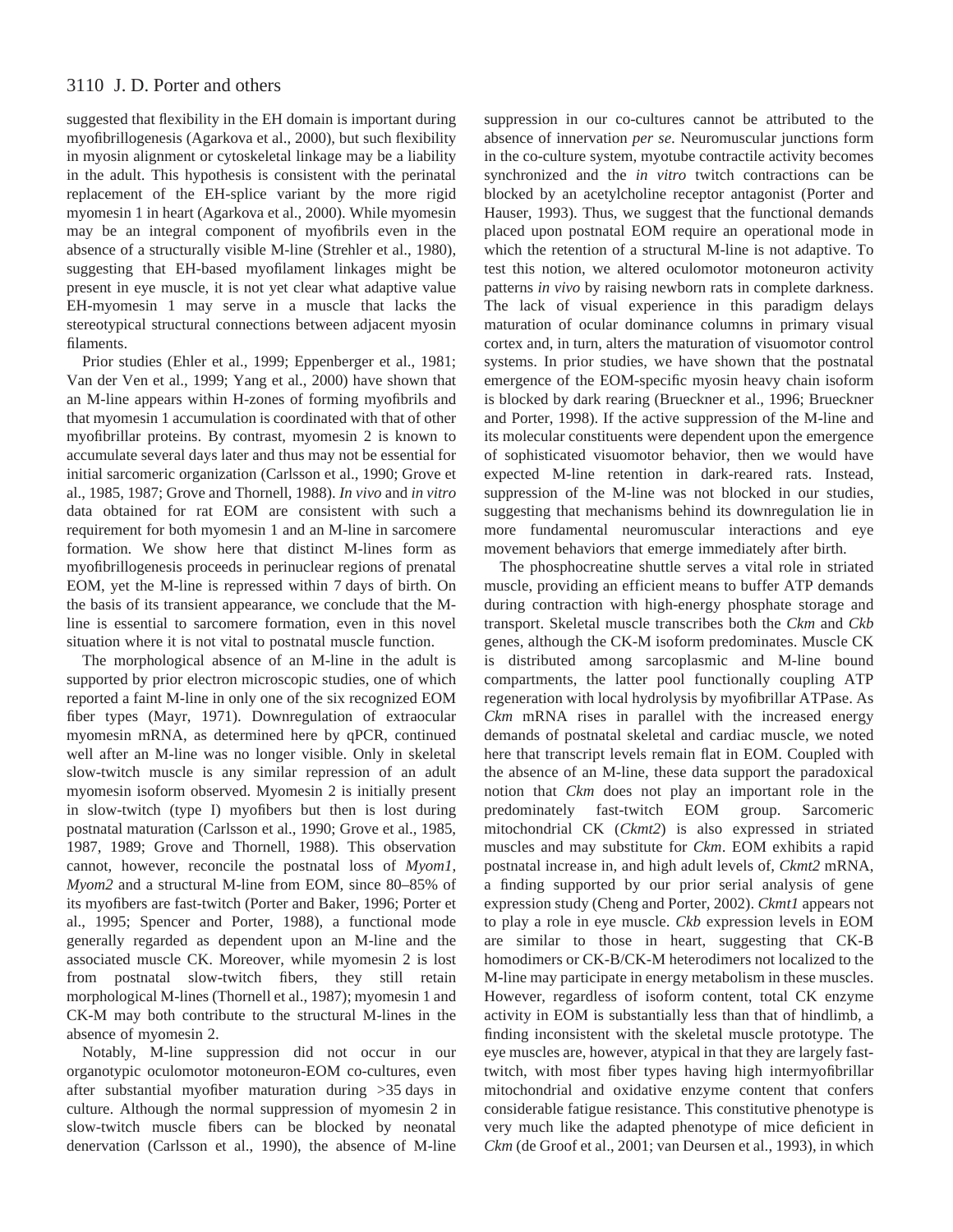the short burst mode of fast-twitch glycolytic fibers is replaced by speed with endurance. We suggest that reliance upon energy transfer mechanisms other than CK-M then may be a signature of muscles that combine speed, lower force and fatigue resistance.

The novel divergence of EOM from the striated muscle Mline organizational pattern, as shown here, serves to reinforce the concept that this muscle group represents a fundamentally distinct type of skeletal muscle. During eye movements, there are demands for precision, speed and fatigue resistance that are experienced by few other skeletal muscles. Consequently, EOM is phenotypically unlike other skeletal muscles across a wide range of traits, including basic fiber type classification schemes, gene expression profiles and disease susceptibility (Cheng and Porter, 2002; Fischer et al., 2002; Kaminski et al., 2002; Porter, 2002; Porter and Baker, 1996; Porter et al., 1995, 2001a,b, 1998). The absence of the M-line system is consistent with known cytoskeletal organization differences between extraocular and other skeletal musculature (Cheng and Porter, 2002; Porter et al., 2001a) and suggests that eye muscle may use novel mechanisms to transmit contractile force to the sarcolemma and tendon. We speculate that such differences in the myofilament–cytoskeleton–sarcolemma–extracellular matrix linkage may underlie the established protection of EOM in dystrophin–glycoprotein complex-based muscular dystrophies (Kaminski et al., 1992; Karpati and Carpenter, 1986; Khurana et al., 1995; Porter and Karathanasis, 1998; Porter et al., 1998, 2001b; Ragusa et al., 1996).

In summary, our data establish the absence of an M-line, low or absent expression of *Myom1*, *Myom2* and CK-M, and the presence of EH-*Myom1* in EOM. These findings represent a novel operational mode for mammalian striated muscle and further show that EOM represents an alternative paradigm for both sarcomere structure and cellular energetics among striated muscle types. Moreover, our data suggest that postnatal suppression of the M-line and CK-M is dependent upon *in vivo* maturation of activity patterns and/or load. Since EOMs exhibit diverse roles in voluntary and reflexive eye movements that are accompanied by an isoform diversity of sarcomeric proteins, M-line divergence probably represents a key physiological adaptation for the unique functional roles of this muscle group.

We thank Denise Hatala and Midori Hitomi for assistance with electron microscopy, Drs K. Reddy and J. Fox for providing the myomesin 1 antibody, Elizabeth Shurell and Mark Harrod for assistance with graphics and illustrations, and Jill Rafael and Elizabeth Engle for comments on a prior version of the manuscript. This work was supported by National Institutes of Health Grants R01 EY09834 (J.D.P.), R01 EY12779 (J.D.P.), R01 EY012998 (F.H.A.), R03 EY013724 (F.H.A.), T32 EY007157 (fellowship support for S.K.), and P30 EY11373 and grants from the Muscular Dystrophy Association USA (J.D.P. and F.H.A). J.D.P. also received general laboratory support as the Carl F. Asseff, M.D. Professor in Ophthalmology.

#### **References**

- **Agarkova, I., Auerbach, D., Ehler, E. and Perriard, J. C.** (2000). A novel marker for vertebrate embryonic heart, the EH-myomesin isoform. *J. Biol. Chem.* **275**, 10256-10264.
- **Bantle, S., Keller, S., Haussmann, I., Auerbach, D., Perriard, E., Muhlebach, S. and Perriard, J. C.** (1996). Tissue-specific isoforms of chicken myomesin are generated by alternative splicing. *J. Biol. Chem.* **271**, 19042-19052.
- **Brueckner, J. K., Itkis, O. and Porter, J. D.** (1996). Spatial and temporal patterns of myosin heavy chain expression in developing rat extraocular muscle. *J. Muscle Res. Cell Motil.* **17**, 297-312.
- **Brueckner, J. K. and Porter, J. D.** (1998). Visual system maldevelopment disrupts extraocular muscle-specific myosin expression. *J. Appl. Physiol.* **85**, 584-592.
- **Carlsson, E., Grove, B. K., Wallimann, T., Eppenberger, H. M. and Thornell, L. E.** (1990). Myofibrillar M-band proteins in rat skeletal muscles during development. *Histochemistry* **95**, 27-35.
- **Carlsson, E., Kjorell, U., Thornell, L. E., Lambertsson, A. and Strehler, E.** (1982). Differentiation of the myofibrils and the intermediate filament system during postnatal development of the rat heart. *Eur. J. Cell Biol.* **27**, 62-73.
- **Cheng, G. and Porter, J. D.** (2002). Transcriptional profile of rat extraocular muscle by serial analysis of gene expression. *Invest Ophthalmol. Vis. Sci.* **43**, 1048-1058.
- **Clark, K. A., McElhinny, A. S., Beckerle, M. C. and Gregorio, C. C.** (2002). Striated muscle cytoarchitecture: an intricate web of form and function. *Annu. Rev. Cell Dev. Biol.* **18**, 637-706.
- **Davson, H.** (1990). *Physiology of the Eye*. Elmsfield, NY: Pergamon Press.
- **de Groof, A. J., Oerlemans, F. T., Jost, C. R. and Wieringa, B.** (2001). Changes in glycolytic network and mitochondrial design in creatine kinasedeficient muscles. *Muscle Nerve* **24**, 1188-1196.
- **Ehler, E., Rothen, B. M., Hammerle, S. P., Komiyama, M. and Perriard, J. C.** (1999). Myofibrillogenesis in the developing chicken heart: assembly of Z-disk, M-line and the thick filaments. *J. Cell Sci.* **112**, 1529-1539.
- **Eppenberger, H. M., Perriard, J. C., Rosenberg, U. B. and Strehler, E. E.** (1981). The Mr 165,000 M-protein myomesin: a specific protein of crossstriated muscle cells. *J. Cell Biol.* **89**, 185-193.
- **Fischer, M. D., Gorospe, J. R., Felder, E., Bogdanovich, S., Pedrosa-Domellof, F., Ahima, R. S., Rubinstein, N. A., Hoffman, E. P. and Khurana, T. S.** (2002). Expression profiling reveals metabolic and structural components of extraocular muscles. *Physiol. Genomics* **9**, 71- 84.
- **Furst, D. O., Obermann, W. M. and van der Ven, P. F.** (1999). Structure and assembly of the sarcomeric M band. *Rev. Physiol. Biochem. Pharmacol.* **138**, 163-202.
- **Grove, B. K., Cerny, L., Perriard, J. C. and Eppenberger, H. M.** (1985). Myomesin and M-protein: expression of two M-band proteins in pectoral muscle and heart during development. *J. Cell Biol.* **101**, 1413-1421.
- **Grove, B. K., Cerny, L., Perriard, J. C., Eppenberger, H. M. and Thornell, L. E.** (1989). Fiber type-specific distribution of M-band proteins in chicken muscle. *J. Histochem. Cytochem.* **37**, 447-454.
- **Grove, B. K., Holmbom, B. and Thornell, L. E.** (1987). Myomesin and M protein: differential expression in embryonic fibers during pectoral muscle development. *Differentiation* **34**, 106-114.
- **Grove, B. K. and Thornell, L. E.** (1988). Noncoordinate expression of M band proteins in slow and fast embryonic chick muscles. *Muscle Nerve* **11**, 645-653.
- **Jacoby, J., Ko, K., Weiss, C. and Rushbrook, J. I.** (1990). Systematic variation in myosin expression along extraocular muscle fibres of the adult rat. *J. Muscle Res. Cell Motil.* **11**, 25-40.
- **Kaminski, H. J., al-Hakim, M., Leigh, R. J., Katirji, M. B. and Ruff, R. L.** (1992). Extraocular muscles are spared in advanced Duchenne dystrophy. *Ann. Neurol.* **32**, 586-588.
- **Kaminski, H. J., Richmonds, C. R., Kusner, L. L. and Mitsumoto, H.** (2002). Differential susceptibility of the ocular motor system to disease. *Ann. NY Acad. Sci.* **956**, 42-54.
- **Karpati, G. and Carpenter, S.** (1986). Small-caliber skeletal muscle fibers do not suffer deleterious consequences of dystrophic gene expression. *Am. J. Med. Genet.* **25**, 653-658.
- **Khanna, S., Richmonds, C. R., Kaminski, H. J. and Porter, J. D.** (2003). Molecular organization of the extraocular muscle neuromuscular junction: partial conservation of and divergence from the skeletal muscle prototype. *Invest. Ophthalmol. Vis. Sci.* **44**, 1918-1926.
- **Khurana, T. S., Prendergast, R. A., Alameddine, H. S., Tome, F. M.,**